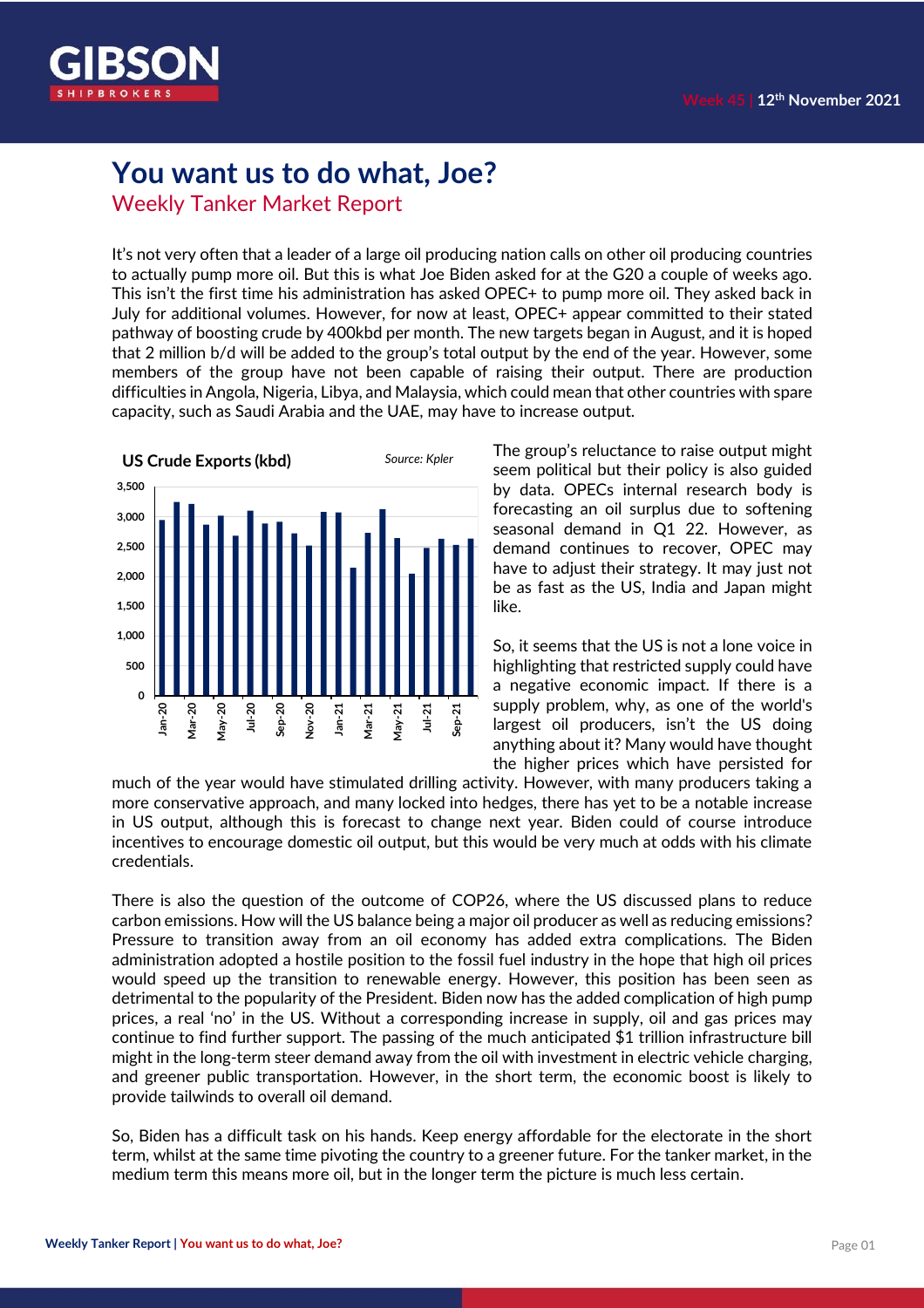## **Crude Oil**

## **Middle East**

Another week where Charterer's interest has wilted as the week went on. Similarly, VLCC levels have followed the same trend, with rates slowly coming off, which currently stand at 270,000mt x ws 43 to the Far East. A voyage West remains illiquid but we estimate levels to be around 280,000mt x ws 22 to the US Gulf. A quiet week with merely a trickle of enquiry to keep Suezmax Owners occupied, availability of tonnage is still heavily in Charterers favour as rates continue to drift sideways with rates ending the week for AG/West 140,000mt x ws 38-39 and East 130,000mt x ws 70-72.5. A steadier week for the Aframaxes in the AGulf. Rates are trading sideways at 80,000mt x ws 110 level to close proceedings.

## **West Africa**

Suezmax Owners have been facing an uphill battle this week, with spot ships in West Africa combined with more Eastern ballasters than in previous weeks. Enquiry hasn't been sufficient enough and with little support from other load regions Charterers have been able to cut into last done with rates breaking 130,000mt x ws 70 for UKCont-Med discharge and 130,000mt x ws 75 for East, the week closes on a softer footing. VLCC Charterers have been able to chip away from last done levels, although Owners have certainly tried to dig their heels in, but with the sparsity of enquiry in the West it remains a relatively forlorn task for Owners.

## **Mediterranean**

Its been a week that began with much optimism from Aframax Owners, however it ends on somewhat of a bum note. Rates rallied, but it was short lived and rates rose less than many expected when you factor in weather delays in the Black Sea and Med. The outlook for next week is brighter however, with a stagnant Suezmax market there is limited room for growth currently. Despite a handful of Med cargoes working, Suezmax Owners have not been allowed to gather any momentum with Charterers carefully managing early month Black Sea stems in tandem with a bit more Med enquiry. Softening in other regions has enabled Charterers to pick and choose their own targets in their own time with rates slowly coming off a touch with the latest from the Black Sea to the Med being 135,000mt x ws 82.5-85.

## **US Gulf/Latin America**

Aframax availability was consistently being replenished as a steady flow of short haul enquiry which never really gave Owners the tools to structure a recovery. Rates have stuttered all week with levels currently standing at around 70,000mt x ws 125 for an EC Mex run. Another desperately slow week for VLCC Owners as again interest remains at a minimum. Rates are likely to be sub last done, although bunker prices should limit the potential damage. We estimate levels to be around \$5.4 million from the US Gulf to the Far East once Charterers do come calling.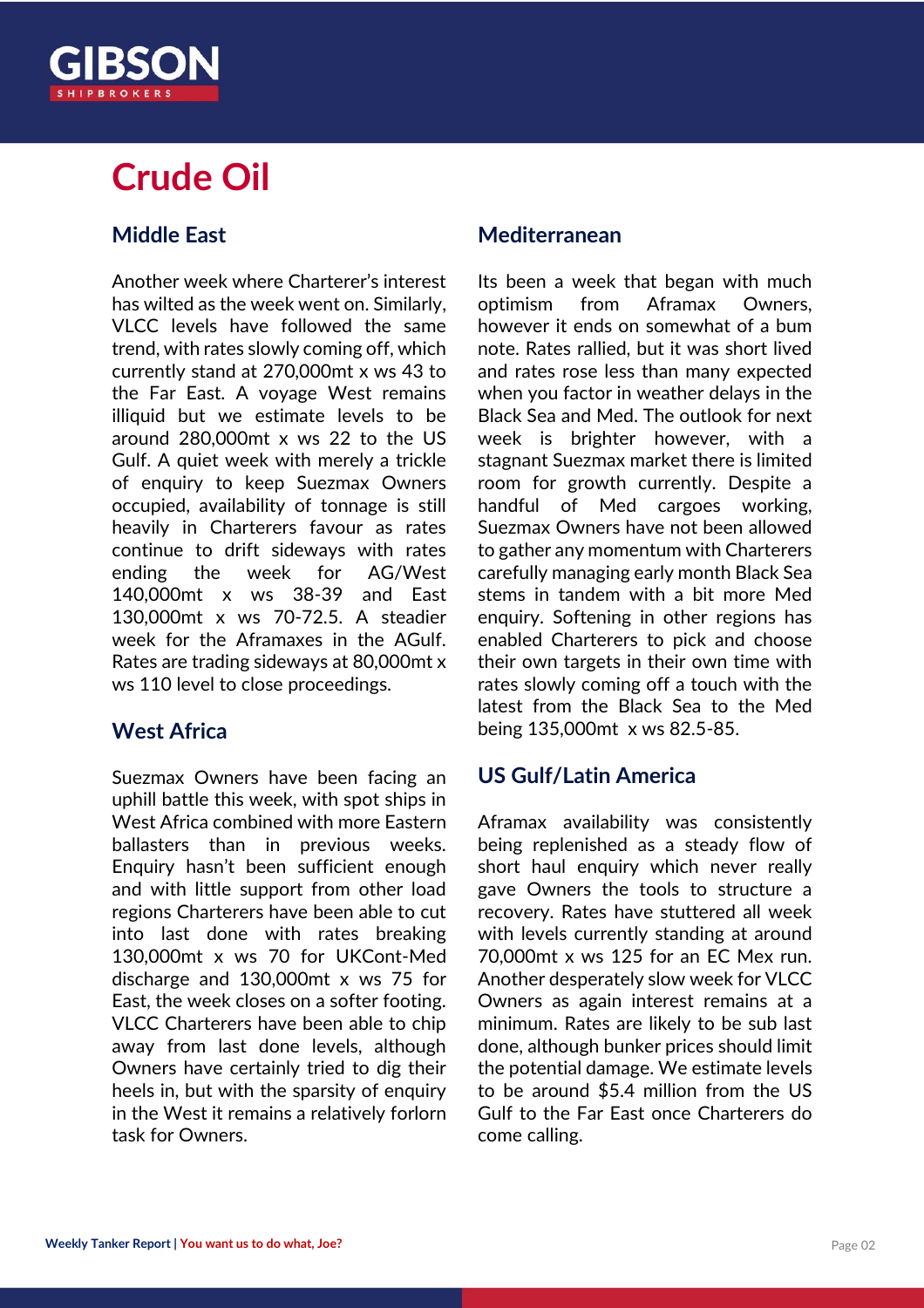

## **North Sea**

After what has seemed like a solid week the Baltic Aframax market is now being tested. Charterers are trying to see if a correction is due with new cargoes getting a fair amount of interest. By COB today it seems like TD17 will be around 100,000mt x ws 105 levels. X-North Sea seems to be showing a bit more resilience with levels still trading around 80,000mt x ws 130. Whether this will stand the test of time with Baltic being pressured is unlikely but the reaction will probably come next week.  $*$ All rates displayed in graphs in terms of WS100 at the

## **0 25 50 75 100 125 150 Sep 21 Oct 21 Nov 21 Mid East/China 270kt WA/UKC 130kt UKC/UKC 80kt WS Crude Tanker Spot Rates**

time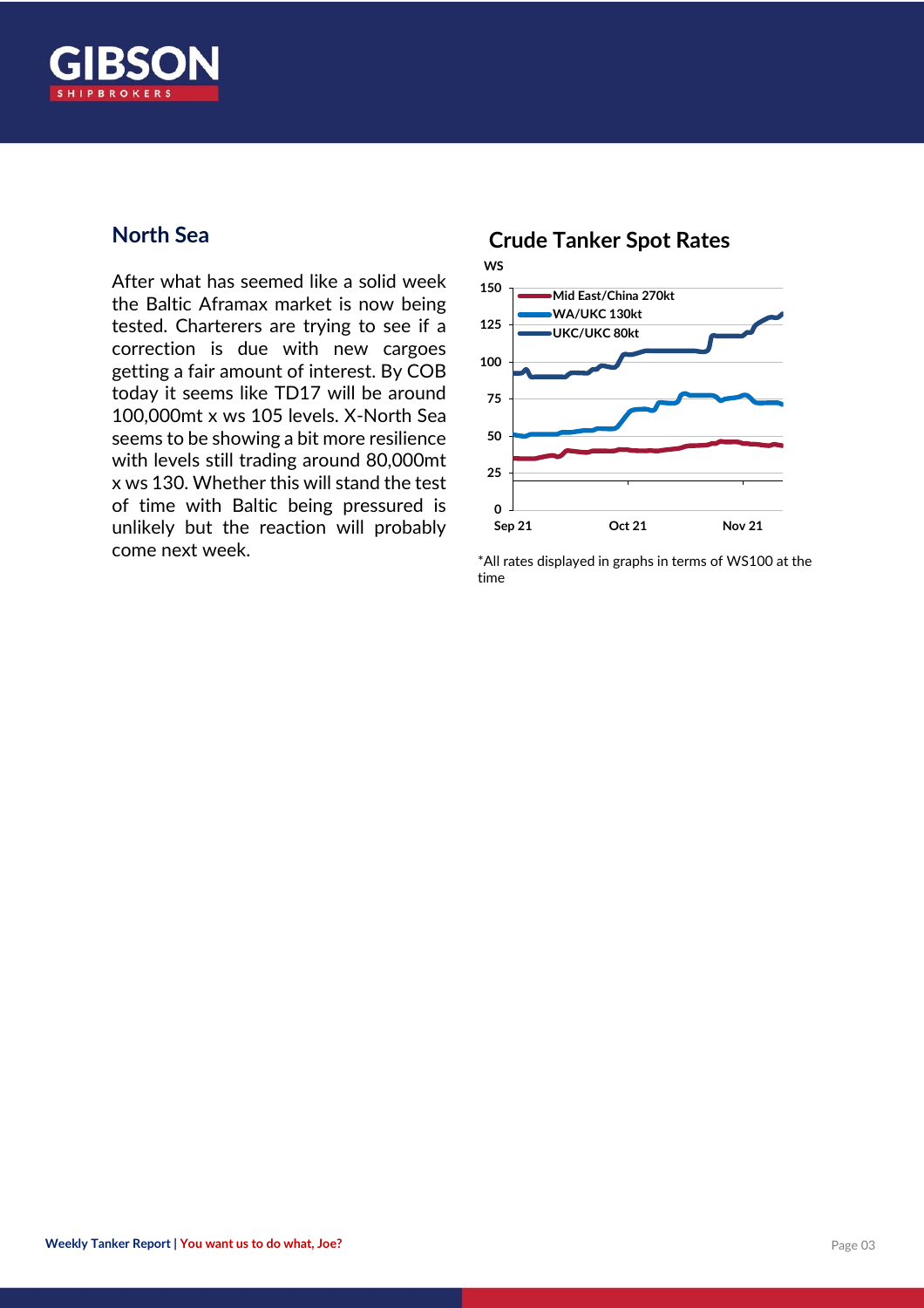

## **Clean Products**

## **East**

A pretty flat week on the MRs as the LR2s take all the limelight. EAF and West stayed steady at ws 185-167.5 and \$1.35 million for Argie done twice. The short hauls took a tumble as Owners look to stay busy in the region and hope the current LR2 activity spills down into the smaller sizes for end month. TC12 at ws 127.5 is still a better earning run than ws 185 EAF (TCE equiv. \$7.5k v \$6.5k/day), but economies of scale still favour using LRs over MRs heading East (and West). Colombo deliveries, especially from Petrochina, have really picked up in the past week or two, which will give good tonnage availability for Indian loading end month naphtha tenders. Singapore remains flat to weak, so expect to see Chitt/Oz/Sing vessels contemplating the ballast to the AG this weekend / when they open up.

The LR2s have seen an extremely busy week, after lacking activity for the last few weeks, all attention was put on the LR2 and as such, they have seen some big rises on last done levels. Westbound stems rise \$200k and are currently trading around the \$2.45 million levels. TC1 is little harder to call as ws 115 has been put on subs for very forward fixing and also on an exposed ship. With one known TC1 stem uncovered in the market, Owners have been pushing for ws 130 levels but realistically it should be more like 75 x ws 120 going into next week. To add further fuel to the fire, it's not just the East LRs that have been pumping, the West market has also

pushed ahead. As a result, the availability of tonnage in the West willing to ballast into the Red Sea for a cargo could be slim pickings, expect that we will see an adjustment on Red Sea loading rates, particularly if a West position is needed.

The LR1s have quietly ticked along in the background allowing the LR2s steal the limelight, however, Owners are poised, ready to jump on the coat tails and absorb some cargo volume that will likely see a trickle downwards. Rates hold around last done, TC5 at 55 x ws 120 levels and UKCont at \$1.8 million but expect to see these levels positively tested as the list tightens and the larger pool Owners are able to apply pressure.

## **Mediterranean**

An active Tuesday this week saw much of the list picked off at the 30 x ws 140 mark and, with EMed tightening up, we ended the day at the 30 x ws 165 mark. Bad weather caused uncertain itineraries and consistent enquiry throughout has allowed Owners to capitalise. At the time of writing, 30 x ws 180 has been paid twice ex EMed off mid second decade laycans and expect this to be the going rate for similar dates. WMed has been quiet and so Owners may have to settle for rates around the 30 x ws 150-155 from this region. With the fixing window now stretched to the third decade, Charterers have held off working these stems in order to let the list replenish on Monday (with weather easing) although expect Owners ideas to remain bullish.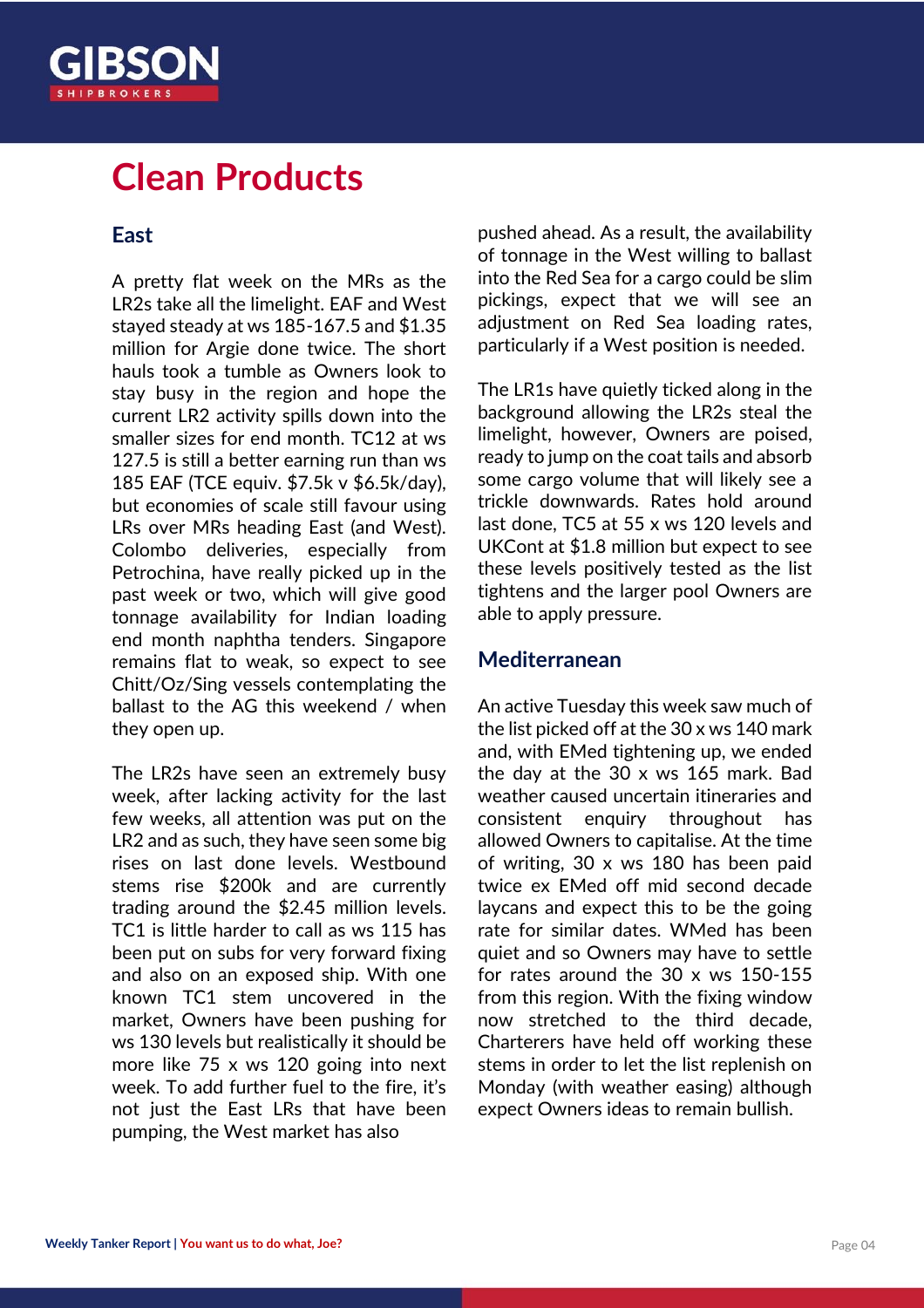

Overall, it's been a good week for Med MR Owners, which has seen a healthy influx of enquiry into the market including some welcomed Far East questions. Throughout the week the list has been tight which has allowed Owners to maintain rates at the 37 x ws 125 and 37x ws135 levels for TA & WAF respectively. However, with the USG beginning to slip it is likely we will see some ballasters on the horizon which could dampen ideas in the long run but for now the market looks positive heading into next week.

## **UK Continent**

Owners' patience this week has paid dividends with a number of factors slowly dragging this market out of the summer/autumn doldrums. As we saw the majority of USAC vessels head south to the Gulf and a Mediterranean market commanding a 15 point premium over the UKCont, Owners with available tonnage dragged their heels in the first half of this week, and the outstanding stems in the market continued to remain uncovered. By the midpoint we saw Charterers having to delve deeper into their pockets with 37 x ws 115 the new call with belief further was still on the cards and come Friday we have seen 37 x ws 125 for both transatlantic and WAF now on subs. Moving forward Owners should still hold some optimism as we expect further enquiry to need coverage early next week and with lack of ballasters still on our lists, tonnage remains on the thinner side compared to recent times. Charterers will be doing all they can to dodge this positivity but

sentiment certainly seems to suggest that the light at the end of the tunnel is coming soon.

All in all, it's been a positive week for Handy Owners up in the North as the combination of continued enquiry and a tightening tonnage list has seen rates firm to 30 x ws 145 for TC9. X-UKCont, even though the quieter out of the two markets, also followed suit with 30 x ws 140 going on subs on Friday. Prompt ships are lacking meaning if any late runners need replacing or any prompt exposure needs covering, they will be met by bullish owners. The weekend break should see a few more vessels firm up come Monday.



## **WS Clean Product Tanker Spot Rates**

\*All rates displayed in graphs in terms of WS100 at the time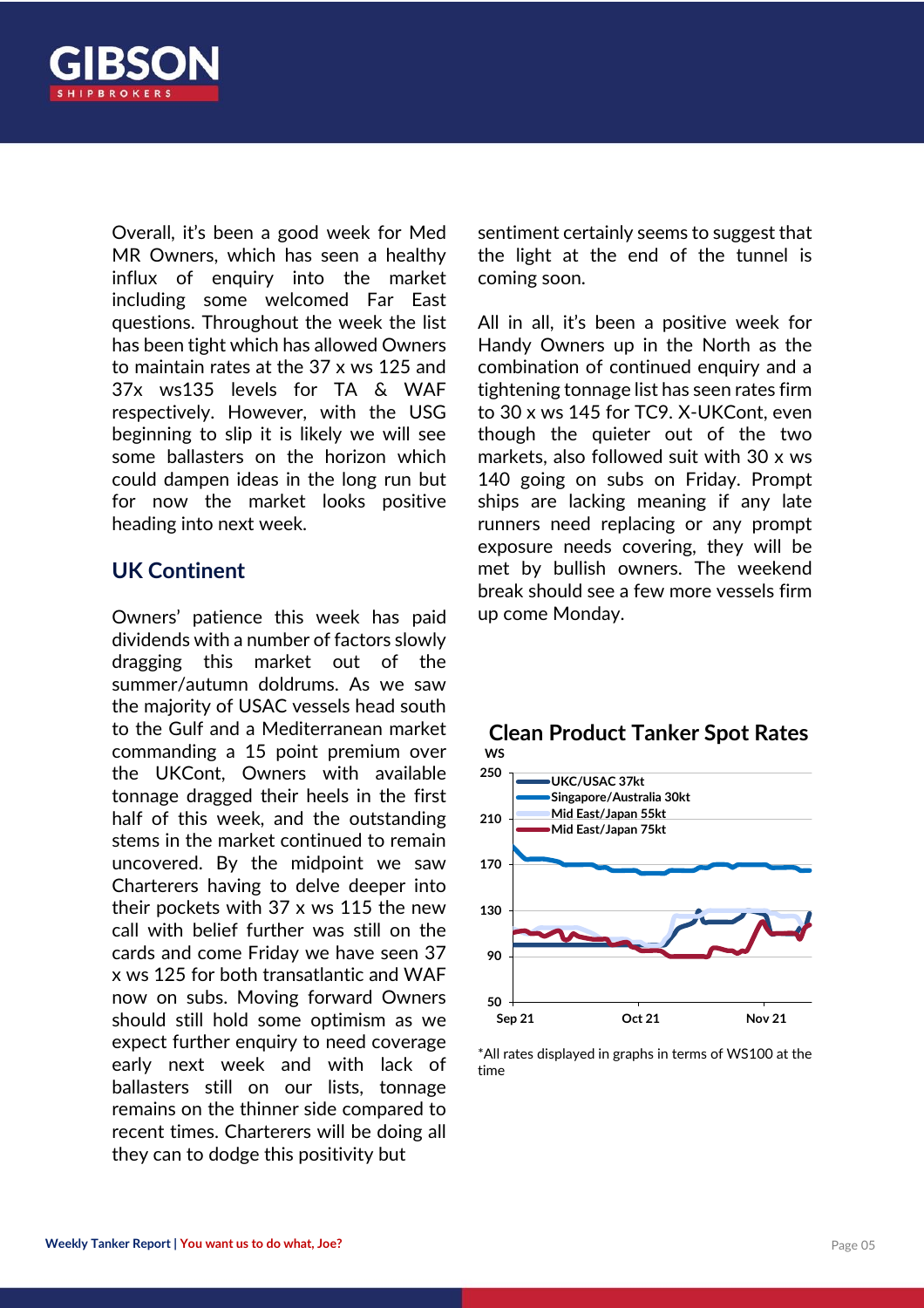

## **Dirty Products**

## **Handy**

Coming into the week we knew already that the Continent was a sector in full swing, reaping the benefits of a supply imbalance which led to an upswing peaking at ws 230. Although there are some who will argue that the peaks were attributed to port restrictions, it didn't deter Owners from trying to extract additional gains for regular business. Elsewhere we also see positive volatility of exceptional note, where this week it has been the Med's turn to move up. A bottle neck effect of ships adding longer voyage lengths coming out of the Black Sea together with an uptick in X-Med activity, Owners have closed out the differential between the two zones with ws rates now almost at parity.

## **MR**

MRs have been given a huge boost in confidence from the surrounding Handies coming into this week, so it's hardly a surprise to see levels elevated when a full sized requirement was offered up. The end results have gone the same way as surrounding sectors where all around not only can positive volatility be reported, but also forward availability looking less than desirable from a Charterer's point of view.

## **Panamax**

Finally, we see a test to revalidate benchmarks rather than assuming theoretical numbers to be the market, although actually from this week's activity what was being assumed turned out to be totally correct. Fundamentals of this sector add favourable argument to Owners' cause in forcing increments between deals, where natural supply over on this side of the Atlantic remains painfully thin for Charterers. Ballast tonnage now talking way in excess of perceived market values, while current conditions are set to remain for the immediate future.



<sup>\*</sup>All rates displayed in graphs in terms of WS100 at the time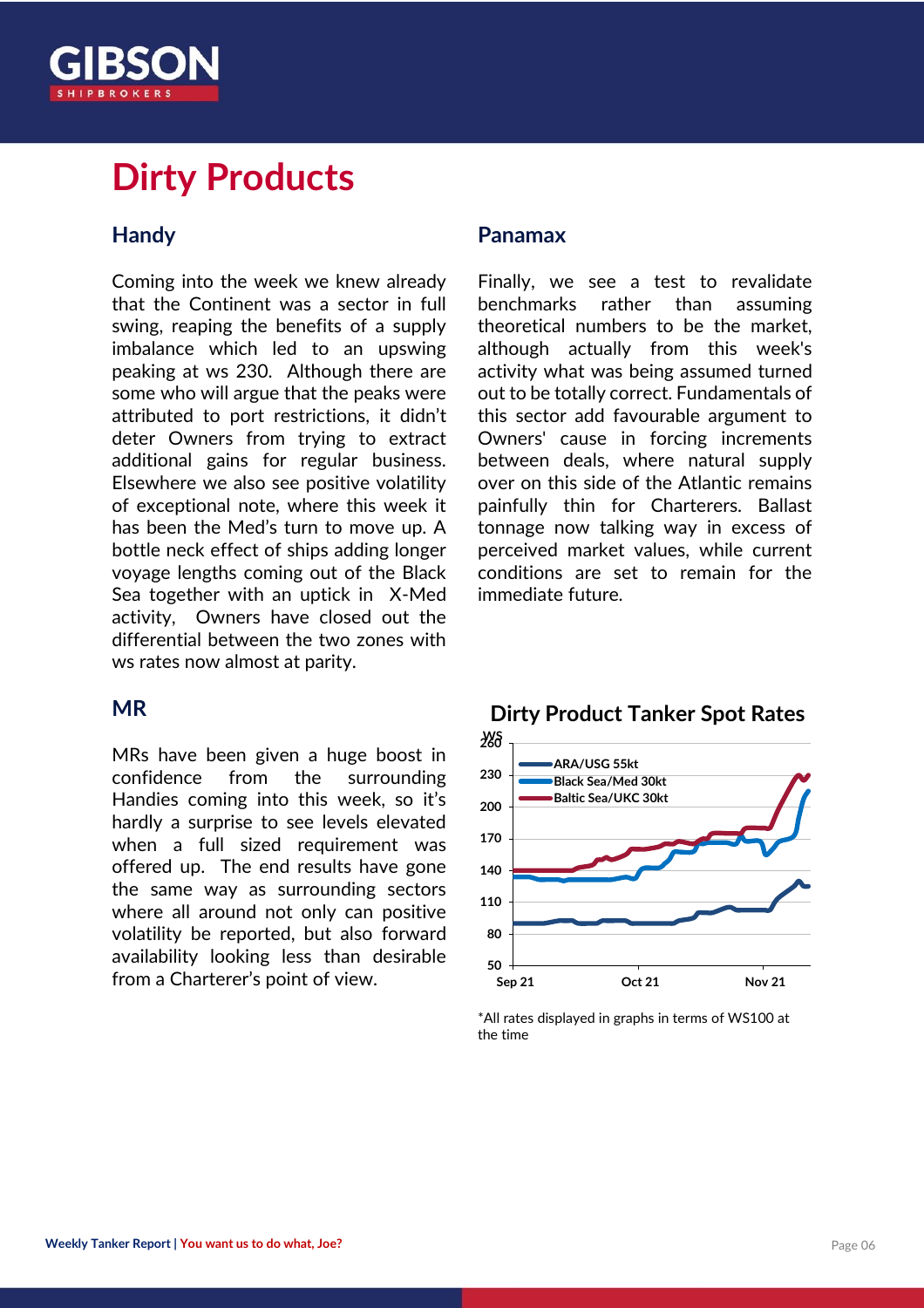

| <b>Dirty Tanker Spot Market Developments - Spot Worldscale</b> |                 |                            |                    |                    |            |                |                  |
|----------------------------------------------------------------|-----------------|----------------------------|--------------------|--------------------|------------|----------------|------------------|
|                                                                |                 |                            | wk on wk<br>change | <b>Nov</b><br>11th | Nov<br>4th | Last<br>Month* | <b>FFA</b><br>Q4 |
| TD <sub>3</sub> C                                              | <b>VLCC</b>     | AG-China                   | $-2$               | 43                 | 45         | 40             | 45               |
| <b>TD20</b>                                                    | Suezmax         | <b>WAF-UKC</b>             | $-5$               | 71                 | 76         | 71             | 74               |
| TD7                                                            | Aframax         | N.Sea-UKC                  | $+9$               | 130                | 121        | 108            | 116              |
| Dirty Tanker Spot Market Developments - \$/day tce (a)         |                 |                            |                    |                    |            |                |                  |
|                                                                |                 |                            | wk on wk           | <b>Nov</b>         | Nov        | Last           | <b>FFA</b>       |
|                                                                |                 |                            | change             | 11th               | 4th        | Month*         | Q4               |
| TD <sub>3</sub> C                                              | <b>VLCC</b>     | AG-China                   | $-2,250$           | 3,000              | 5,250      | 250            | 4,750            |
| <b>TD20</b>                                                    | Suezmax         | <b>WAF-UKC</b>             | $-2,750$           | 8,250              | 11,000     | 7,500          | 10,000           |
| TD7                                                            | Aframax         | N.Sea-UKC                  | 6,000              | 18,500             | 12,500     | 2,250          | 9,250            |
| <b>Clean Tanker Spot Market Developments - Spot Worldscale</b> |                 |                            |                    |                    |            |                |                  |
|                                                                |                 |                            | wk on wk           | <b>Nov</b>         | Nov        | Last           | <b>FFA</b>       |
|                                                                |                 |                            | change             | 11th               | 4th        | Month*         | Q4               |
| TC1                                                            | LR <sub>2</sub> | AG-Japan                   | $+5$               | 115                | 110        | 90             |                  |
| TC <sub>2</sub>                                                |                 | MR-west UKC-USAC           | $+14$              | 126                | 112        | 109            | 133              |
| TC <sub>5</sub>                                                | LR1             | AG-Japan                   | -6                 | 119                | 125        | 124            | 126              |
| TC7                                                            |                 | MR-east Singapore-EC Aus   | $-3$               | 164                | 167        | 164            | 174              |
| Clean Tanker Spot Market Developments - \$/day tce (a)         |                 |                            |                    |                    |            |                |                  |
|                                                                |                 |                            | wk on wk           | Nov                | Nov        | Last           | <b>FFA</b>       |
|                                                                |                 |                            | change             | 11th               | 4th        | Month*         | Q4               |
| TC1                                                            | LR <sub>2</sub> | AG-Japan                   | 1,250              | 10,000             | 8,750      | 2,750          |                  |
| TC <sub>2</sub>                                                |                 | MR-west UKC-USAC           | 2,250              | 1,750              | $-500$     | $-1,250$       | 3,000            |
| TC <sub>5</sub>                                                | LR1             | AG-Japan                   | $-1,750$           | 6,500              | 8,250      | 7,750          | 8,000            |
| TC7                                                            |                 | MR - east Singapore-EC Aus | $-750$             | 6,250              | 7,000      | 6,500          | 8,000            |
| (a) based on round voyage economics at 'market' speed          |                 |                            |                    |                    |            |                |                  |
| ClearView Bunker Price (Rotterdam VLSFO)                       |                 |                            | $+1$               | 575                | 574        | 589            |                  |
| ClearView Bunker Price (Fujairah VLSFO)                        |                 |                            | $+9$               | 634                | 625        | 603            |                  |
| ClearView Bunker Price (Singapore VLSFO)                       |                 |                            | $+11$              | 629                | 618        | 621            |                  |
| ClearView Bunker Price (Rotterdam LSMGO)                       |                 |                            | $+3$               | 678                | 675        | 696            |                  |